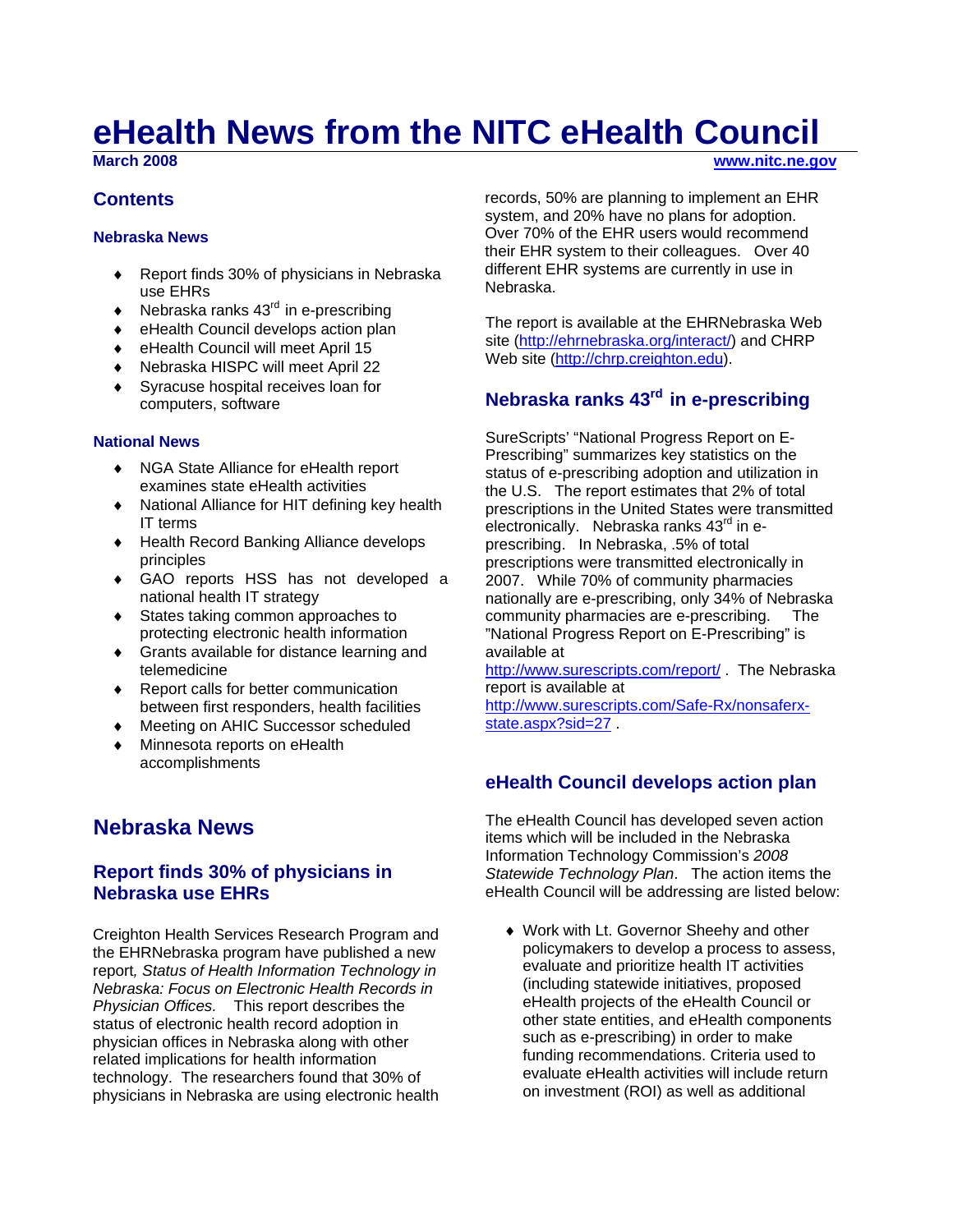evaluation criteria determined by the eHealth Council with input from policy makers.

- ♦ Develop a sustainable action plan to facilitate progress (present and future) in assuring privacy and security protections in the exchange of health information for and by each of our citizens.
- ♦ Develop a plan and resources to inform citizens, health care providers, and other stakeholders about issues related to health information security and privacy and involve them in policy discussions.
- ♦ Ensure that an in-depth short-term study of existing laws and regulations, with guidance from representatives from the health professions, health educators and health organizations, be done in order to identify health information security and privacy and make recommendations.
- ♦ Support efforts of the Nebraska Statewide Telehealth Network Governing Board to advocate for ongoing support for line charges for telehealth. Activities supporting this action item could include writing letters of support to policy makers as well as sharing information on this issue with policymakers.
- ♦ Support efforts of the Nebraska Statewide Telehealth Network Governing Board to advocate for the reduction of barriers to connectivity posed by federal Universal Service Fund rules, regulations, and policies. Activities supporting this action item could include writing letters of support to policy makers as well as sharing information on this issue with policymakers. The eHealth Council will also explore the development of a position paper no longer than four pages in length which clarifies the issue, identifies barriers, specifies what action needs to be taken, and identifies opportunities that can be leveraged.
- $\triangle$  Explore the optimal method for identifying clients in health information exchange.

### **eHealth Council will meet April 15**

A working meeting of the eHealth Council is scheduled for April 15 from 1:30 to 4:30 at Nebraska Educational Telecommunications, Board Room, 1800 N, 33<sup>rd</sup> St. in Lincoln. Arrangements for video sites are pending. The agenda will be posted to the NITC Web site [\(www.nitc.ne.gov](http://www.nitc.ne.gov/)). For more information, contact Anne Byers [\(anne.byers@nebraska.gov](mailto:anne.byers@nebraska.gov)).

### **Nebraska HISPC will meet April 22**

The Nebraska Health Information Security and Privacy Committee (HISPC) will meet on April 22, 2008 from 10:00 a.m. to 11:00 a.m. The Education and Legal Subcommittees will meet from 11:00 a.m. to noon. The location will be announced later. For more information, contact Dennis Berens

[\(dennis.berens@dhhs.ne.gov\)](mailto:dennis.berens@dhhs.ne.gov) or Anne Byers [\(anne.byers@nebraska.gov](mailto:anne.byers@nebraska.gov)).

### **Syracuse hospital receives loan for computers, software**

Community Memorial Hospital in Syracuse has received a \$726,000 loan from USDA Rural Development for the acquisition of new computers and software. This technology will enhance medical record keeping and improve delivery of information between the hospital and adjoining clinic.

## **National News**

### **NGA State Alliance for eHealth report examines state eHealth activities**

A new report looks at state eHealth activities in 2007. The report is based on surveys of the states conducted by the National Governor's Association in partnership with Health Management Associates and with support from The Commonwealth Fund.

The report found: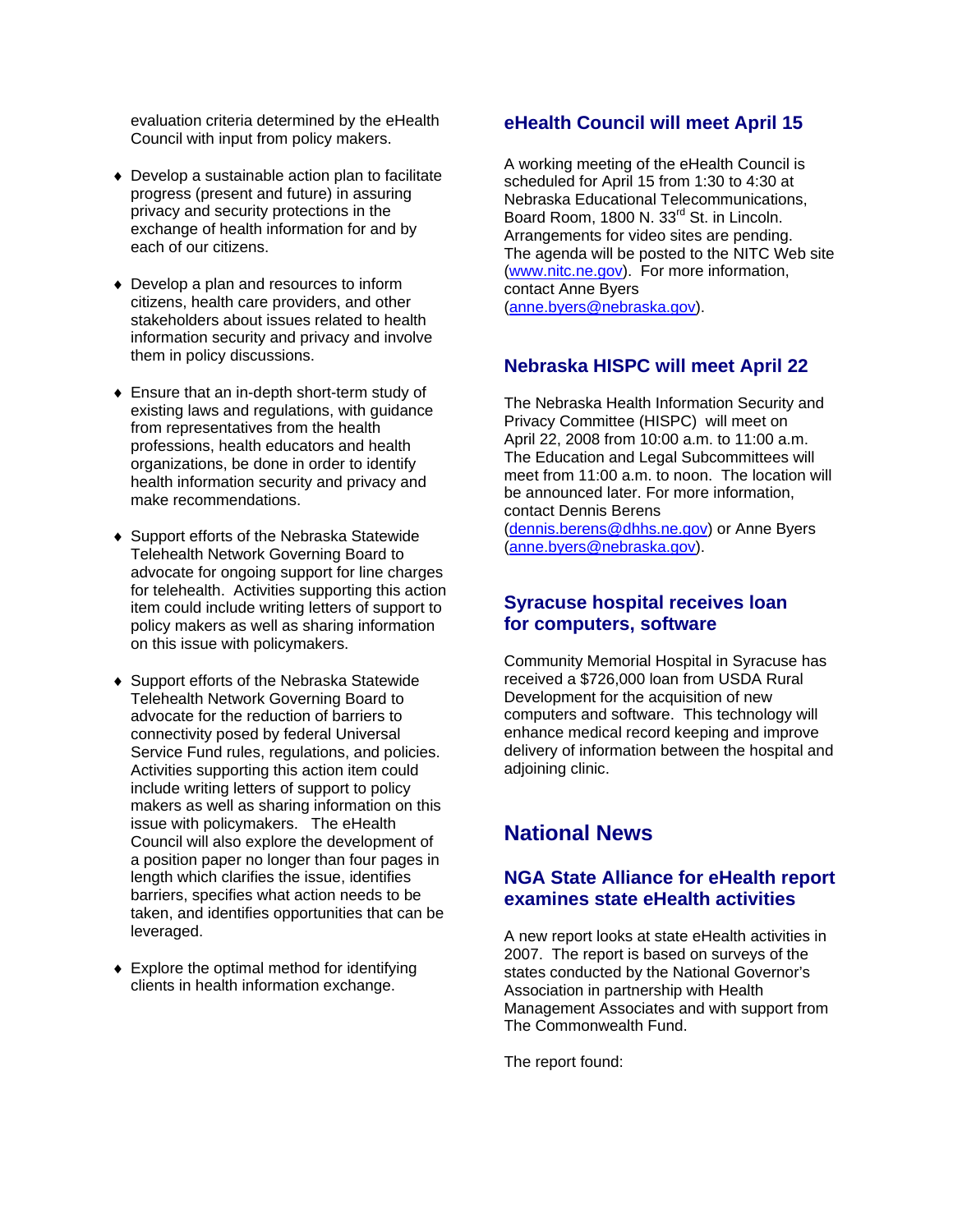- ♦ All states now place a high priority on ehealth activities.
- ♦ According to the survey, state governors' two highest e-health priorities over the next two years were the development of electronic HIEs and of policies fostering local or statelevel electronic HIEs, to assure interconnectivity among health care providers.
- ♦ State HIT initiatives span a broad range of activities.
- ♦ eHealth applications are enabling states to implement quality and transparency initiatives.
- ♦ Privacy and security remain key concerns of states and a clear focus for state action.
- ♦ The greatest barrier to release of health information within an electronic HIE lies in differing consent requirements, especially for service related to substance abuse, mental health, and HIV/AIDS; the second greatest barrier identified was federal privacy requirements.
- ♦ States demonstrate interest in knowing and improving the availability of medical data to health care providers and Medicaid enrollees.
- ♦ States have formed public-private consortiums to develop standardized measures of utilization and performance.
- ♦ States have adopted HIT activities across a wide variety of programs.
- ♦ Public health has extensive experience operating registeries, which will be foundational to other e-health activities.
- ♦ Almost all states reported e-health initiatives in Medicaid.
- ♦ Obtaining funding for both implementation and long-term operations is the most significant barrier to the widespread adoption of interoperable HIT and a nationwide network of electronic HIEs.
- ♦ States indicated that the most important "lesson learned" was the need for collaboration and stakeholder engagement.

*State e-Health Activities in 2007: Findings from a State Survey* is available at [http://www.commonwealthfund.org/publications/](http://www.commonwealthfund.org/publications/publications_show.htm?doc_id=669309) [publications\\_show.htm?doc\\_id=669309](http://www.commonwealthfund.org/publications/publications_show.htm?doc_id=669309)

### **National Alliance for HIT defining key health IT terms**

NAHIT, the National Alliance for Health Information Technology, has posted an interim draft report on its website, "Defining Key Health IT Terms." The report is available at <http://definitions.nahit.org/reports.php>.

### **Health Record Banking Alliance develops principles**

The Health Record Banking Alliance announced its draft [principles,](http://www.healthbanking.org/docs/HRBAPrinciplesMay07.pdf) which have been developed over the past several months. The principles are divided into three sections relating to consumer ownership and control of health records, operation of health record banks, and operation of HRBA. The Alliance welcomes and encourages additional participation in the continuing review and refinement of these principles. The principles can be found at [http://www.healthbanking.org/docs/HRBAPrincip](http://www.healthbanking.org/docs/HRBAPrinciplesMay07.pdf) [lesMay07.pdf](http://www.healthbanking.org/docs/HRBAPrinciplesMay07.pdf) .

### **GAO reports HSS has not developed a national health IT strategy**

United States Government Accountability Office has published the Testimony of Valerie C. Melvin, the Director of Human Capital and Management Information Systems Issues before the Senate Committee on the Budget on "Health Information Technology: HHS Is Pursuing Efforts to Advance Nationwide Implementation, but Has Not Yet Completed a National Strategy." In her testimony, Ms. Melvin reports that HHS has made progress in certification of electronic medical records; trial implementations of nationwide health information exchange; and the protection of health information security and privacy. However, HHS has not yet completed a national strategy for health information exchange. The testimony is available at

<http://www.gao.gov/new.items/d08499t.pdf> **.**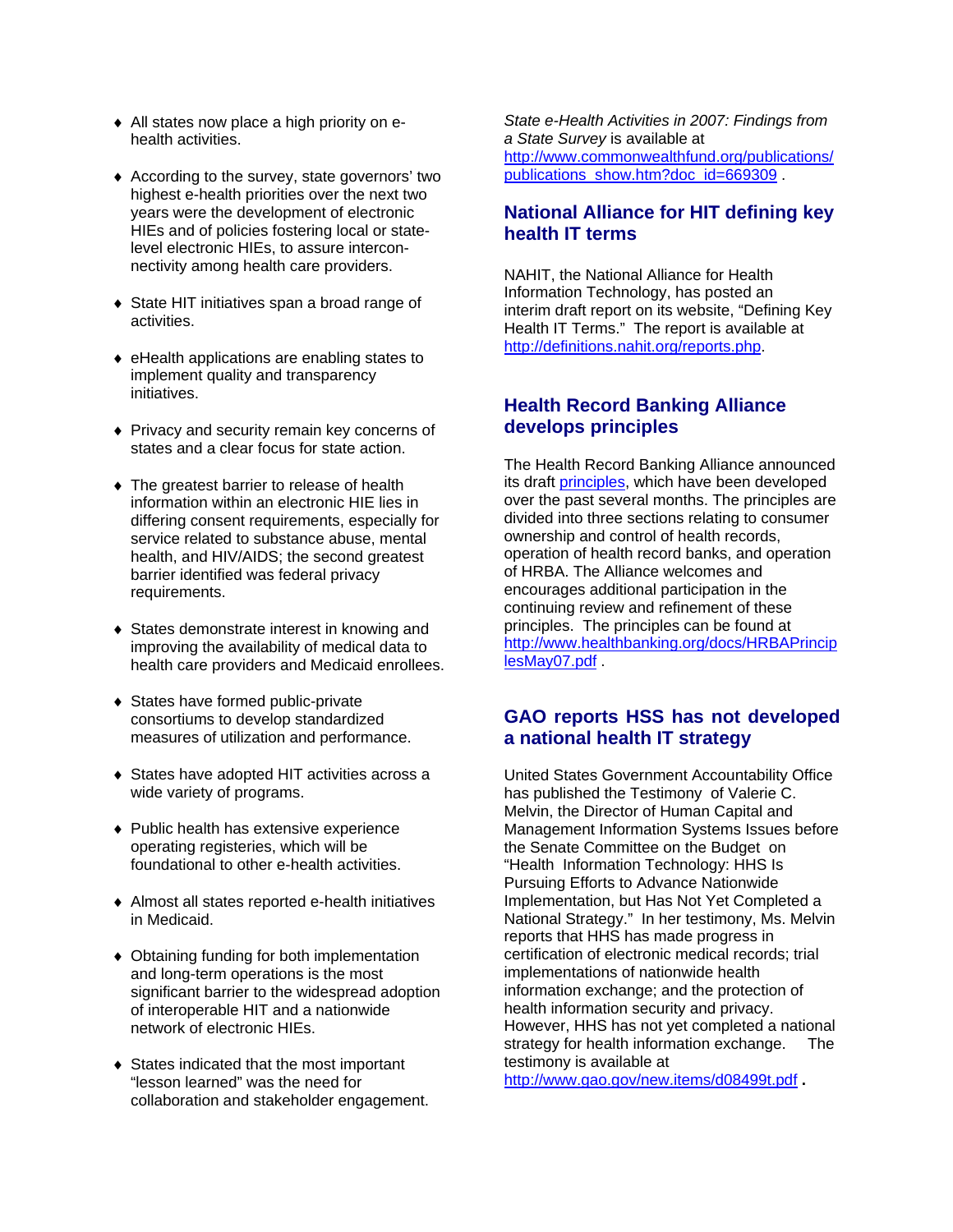### **States taking common approaches to protecting electronic health information**

Most states have made substantial progress in defining their privacy and security approaches for electronic health information exchange, according to a report released by the Office of the National Coordinator for Health Information Technology (ONC) and the Agency for Healthcare Research and Quality (AHRQ), both part of the U.S. Department of Health and Human Services. The thirty three states and Puerto Rico make up the Health Information Security and Privacy Collaboration (HISPC) formed as part of the ONC-AHRQ co-managed Privacy and Security Solutions for Interoperable Health Information Exchange contract (Privacy and Security Solutions Project).

During the past 18 months, HISPC participants have gained a greater understanding of and ability to address the variation in business practices, policies, and state laws that affect the electronic exchange of health information.

The *Impact Analysis Report* provides an assessment of the progress made by states since the inception of the project by comparing the current landscape for privacy and security to the baseline as reported by the state teams in early 2006. The report discusses the impact of work among and between participants in five key areas: legislation, executive orders, leadership and governance, stakeholder education and knowledge, and development of health information exchange networks. The analysis also describes the collaborative work between states in seven key areas and it provides a state-by-state discussion of recent progress.

Progress made during the past two years includes:

- 23 states cite increased awareness of privacy and security issues among stakeholders as a key component of success in the development and sustainability of statewide Health IT and Health Information Exchange (HIE) plans;
- ♦ 14 states indicated the Privacy and Security Solutions Project has served to increase support for planned HIEs;
- ♦ 11 states reported legislative activities aimed at updating and aligning privacy and

security statutes to prepare for electronic health information exchange with four states having already passed some legislation;

- ♦ Three state governors have issued executive orders formalizing support for the HISPC in their state and have provided members of their state HISPC teams with leadership roles in other initiatives; and
- Seven collaborative work groups involving 43 states and 2 territories are now focused on implementing shared privacy and security solutions.

For more information regarding the *Impact Analysis Report*, visit:

[http://healthit.ahrq.gov/privacyandsecurity.](http://healthit.ahrq.gov/privacyandsecurity) The ONC-AHRQ-sponsored report was prepared by RTI International, which is implementing the Privacy and Security Solutions Project.

### **Grants available for distance learning and telemedicine**

The USDA Distance Learning and Telemedicine anticipates having \$24,763,815 available for 100% grants. The maximum grant is \$500,000. The minimum is \$50,000. The application deadline is April 14, 2008. More information is available at

<http://www.usda.gov/rus/telecom/dlt/dlt.htm>.

### **Report calls for better communication between first responders, health facilities**

A recently released government report highlights the need for improved communications between emergency responders and health facilities, a key lawmaker said today. The report, issued by the Joint Advisory Committee on Communications Capabilities of Emergency Medical and Public Health Care Facilities, underscores the need for nationwide improvements to the way emergency

The Joint Advisory Committee is a bipartisan taskforce of experts in communications and emergency medical and public health care, including representatives of Federal, State, and local governments, industry and non-profit health organizations, and academia and educational institutions.